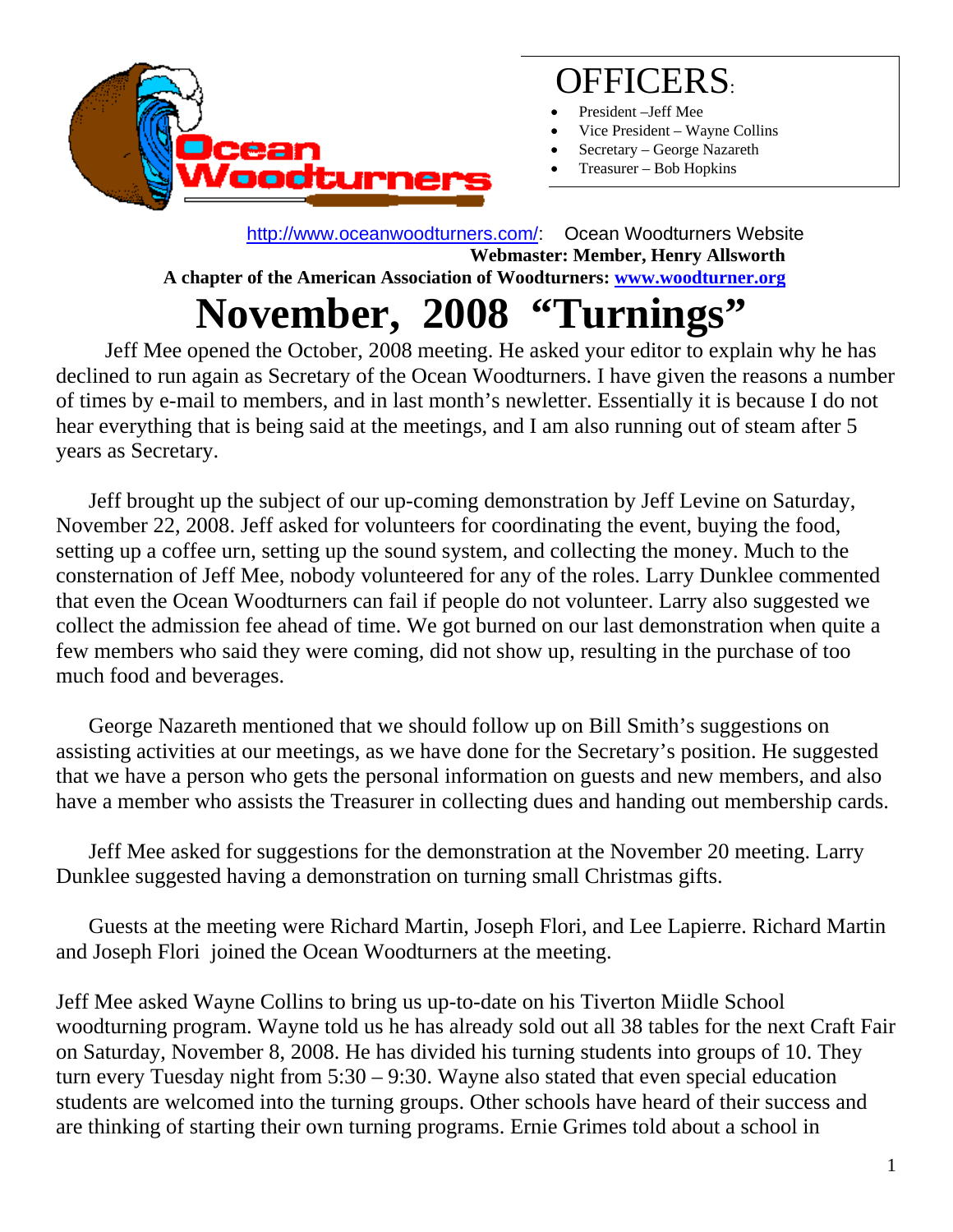Franklin, MA where parents come to the turning classes with their children. When parents are involved, they are very effective in getting financial support from the school committee.

 On Saturday, October 25, Woodcraft had a hands-on demo from 9:00 AM to 5:00 PM where Ocean Woodturners members volunteered to assist Woodcraft customers in trying their hand at woodturning. Members who assisted included Rick Sousa, Rich Lemieux, Bill Mershon, Kevin Kempf, and Richard Murphy.

 Larry Dunklee volunteered to pick up some "wood logs" that a woman told your editor she had in her garage and had to get rid of. Larry brought the "wood logs" to the meeting in 4 paper bags. Instead of logs, he had assorted scraps of odd-shaped wood remnants which would make great kindling wood. One never knows !

 Henry Allsworth visited Garrett Hack at his home workshop in Thetford Center, Vermont. Henry, Walter from Woodcraft and three others took a two-day class on inlay techniques. Ernie Grimes said he is familiar with Garrett Hack who is a master at everything he does.



Made for son's wedding reception from driftwood

### Show and Tell



Kevin Kempf w/ pen holder George Nazareth w/segmented goblet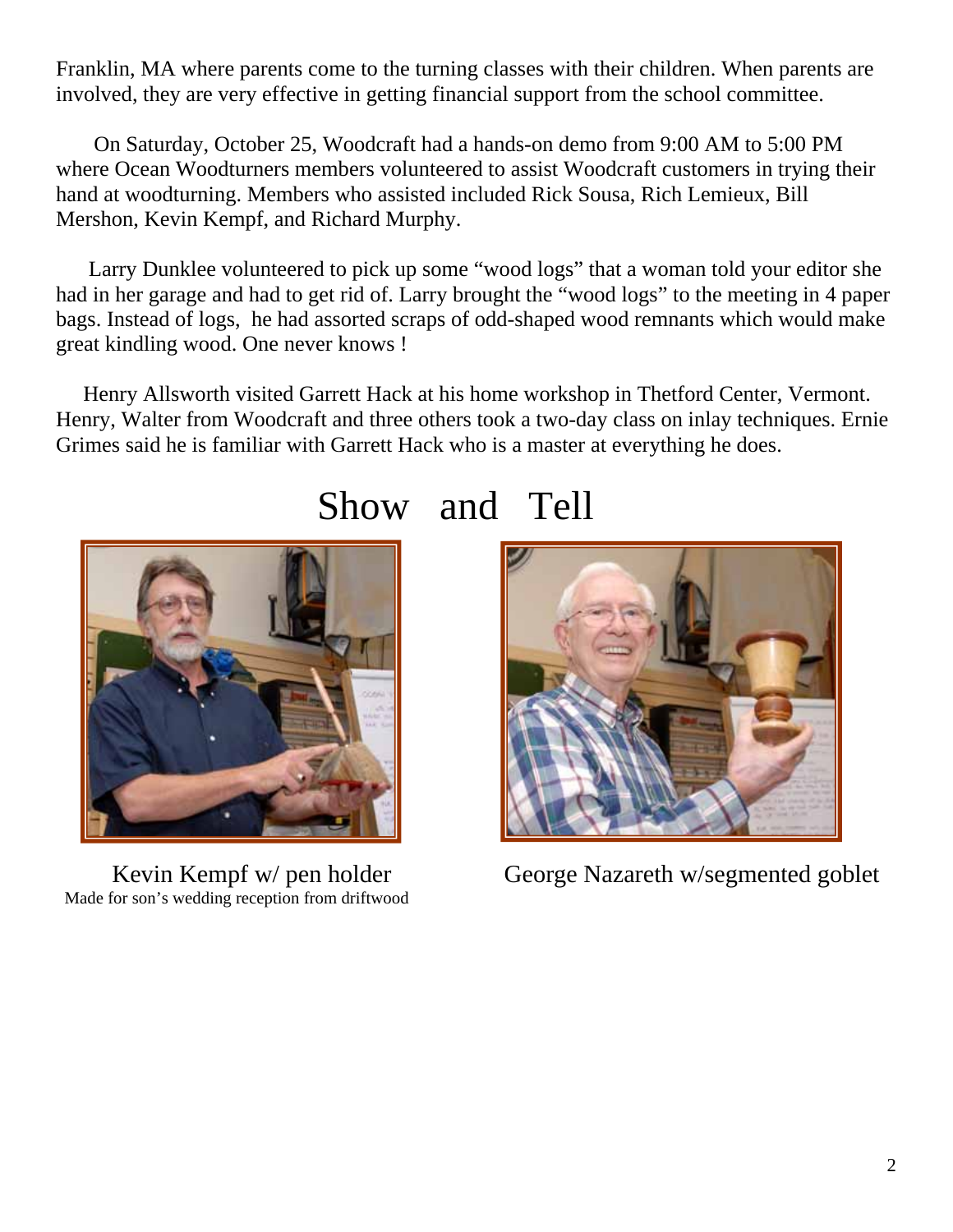



Ray Alexandre w/ segmented bowl Mark Nadeau w/ small box and goblet

# Demonstration Jeff Mee showing Tea Lights



Jeff Mee explaining what tea light candle holders are, and how they were turned

 Jeff also showed how to burn grooves into the sides of tea light candle holders to add a dramatic effect. The wire must be flexible, and he cautioned that you attach wood pieces to each end of the wire to avoid burning your hands by the hot wire.